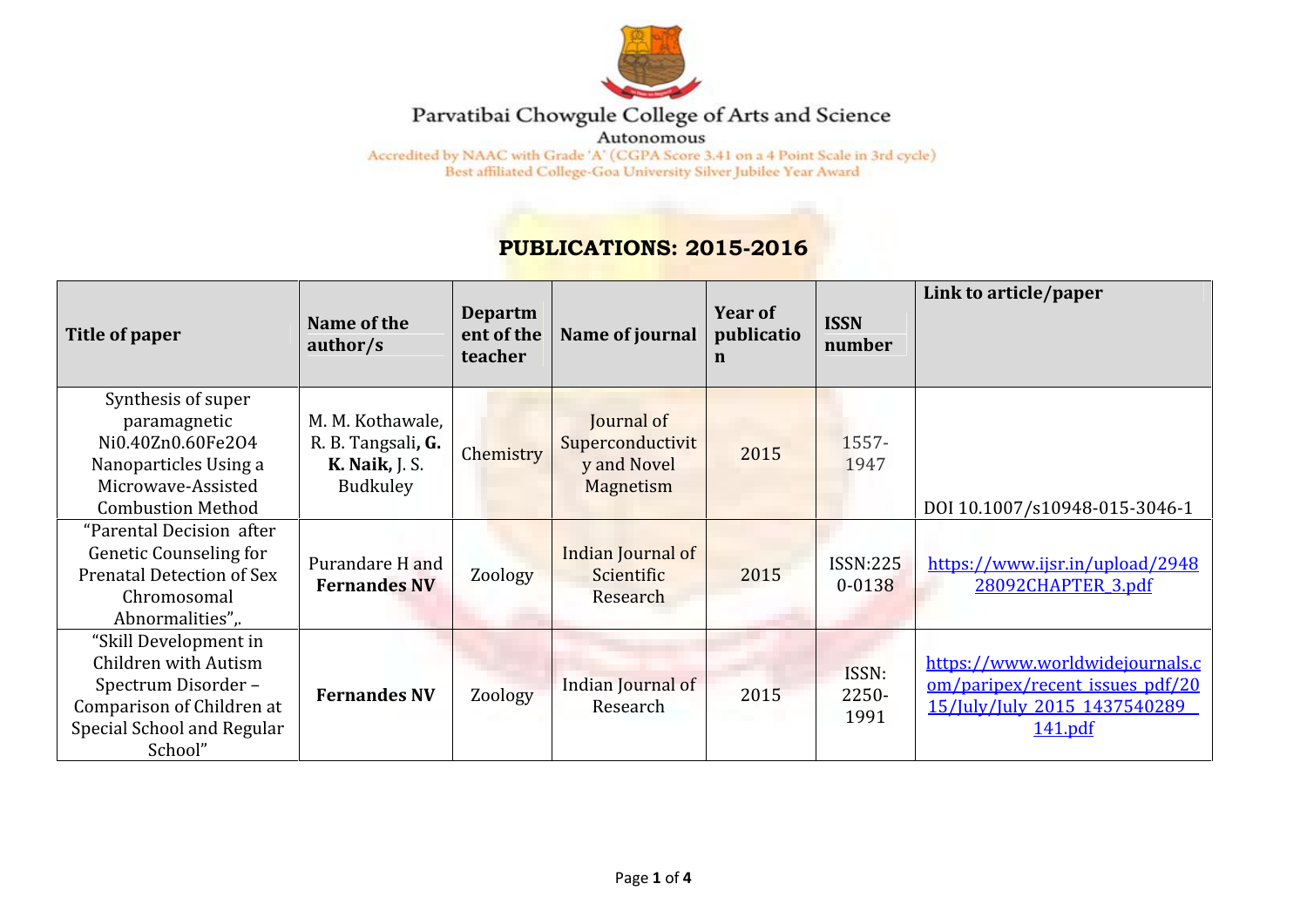| <b>Title of paper</b>                                                                                                                                | Name of the<br>author/s           | <b>Departm</b><br>ent of the<br>teacher | Name of journal                                                                     | Year of<br>publicatio<br>$\mathbf n$ | <b>ISSN</b><br>number        | Link to article/paper                                                                                                                             |
|------------------------------------------------------------------------------------------------------------------------------------------------------|-----------------------------------|-----------------------------------------|-------------------------------------------------------------------------------------|--------------------------------------|------------------------------|---------------------------------------------------------------------------------------------------------------------------------------------------|
| Metamorphosis in Medium<br>Sized Town: Appraising<br>Margao, Goa.                                                                                    | Ferro A and<br>Sawant N.N.        | Geograph<br>y                           | The Goa<br>Geographers                                                              | 2015                                 | ISSN:<br>0976-<br>786X.      | https://www.researchgate.net/pu<br>blication/350855332 Sawant Adr<br>ain -Medium Size Town -<br>Margoa Goa                                        |
| "Impact of Iron Ore Mining:<br>Comparison of<br>Physicochemical<br>Parameters and Heavy<br>Metals in Upstream and<br>Downstream Sites of a<br>River" | <b>Fernandes NV</b>               | <b>Zoology</b>                          | International<br>Journal<br>ofScientific<br>Research                                | 2015                                 | ISSN:<br>2250-<br>0138       | https://www.worldwidejournals.c<br>om/international-journal-of-<br>scientific-research-<br>(IJSR)/fileview.php?val=July_2015<br>1435732022 73.pdf |
| Coastal Tourism and<br>Occupational Change of<br><b>Beach Destination,</b><br>Cavelossim, Goa                                                        | Sawant NN and<br><b>Gaikwad S</b> | Geograph<br>V                           | The Konkan<br>Geographer,                                                           | 2015                                 | <b>ISSN</b><br>2277-<br>4858 | https://www.researchgate.net/pu<br>blication/322331294 Coastal Tou<br>rism Occupational Change and En<br>vironmental_Implications_Paloem<br>Goa   |
| The Political Novels of<br>Lambert Mascarenhas                                                                                                       | Da Costa SF                       | English                                 | International<br>Journal of<br>English<br>Language,<br>Literature and<br>Humanities | 2015                                 | 2321-<br>7065                | http://ijellh.com/wp-<br>content/uploads/2015/03/55.-<br>1.pdf                                                                                    |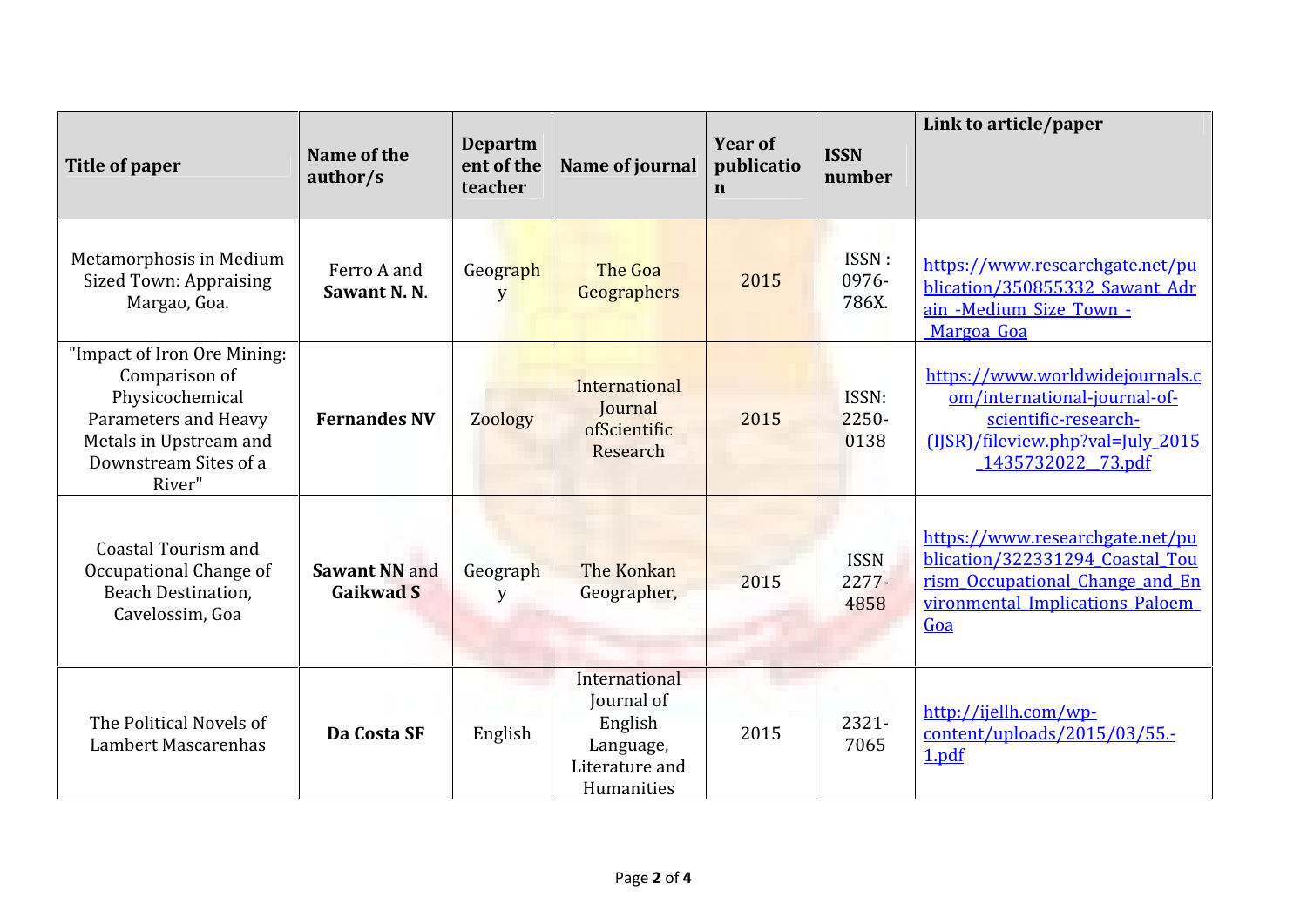| Title of paper                                                                                        | Name of the<br>author/s                                                       | <b>Departm</b><br>ent of the<br>teacher | Name of journal                                                           | <b>Year of</b><br>publicatio<br>$\mathbf n$ | <b>ISSN</b><br>number        | Link to article/paper                                                                                                                                 |
|-------------------------------------------------------------------------------------------------------|-------------------------------------------------------------------------------|-----------------------------------------|---------------------------------------------------------------------------|---------------------------------------------|------------------------------|-------------------------------------------------------------------------------------------------------------------------------------------------------|
| "Non-Genetic Potential Risk<br><b>Factors for Autism Spectral</b><br>Disorders"                       | <b>Fernandes NV</b>                                                           | Zoology                                 | Indian Journal of<br>Applied<br>Research                                  | 2015                                        | ISSN:<br>$2249 -$<br>5555    | https://www.worldwidejournals.c<br>om/indian-journal-of-applied-<br>research-<br>(IJAR)/fileview/July 2015 143575<br>0890 07.pdf                      |
| Phytochemical studies of<br>Tylophoraspecies of Goa                                                   | Masur U.,<br>Ferrao D., Naik<br>DD., Rodrigues<br>MJ., Rodrigues<br><b>VS</b> | <b>Botany</b>                           | Journal of<br><b>Natural Products</b>                                     | 2015                                        | 9745211                      | http://journalofnaturalproducts.c<br>om/Volume8/14 Res paper-<br>13.pdf                                                                               |
| "Change Detection Analysis<br><b>Using Geospatial Technique:</b><br>A Case Study of South Goa"        | Yedage A.,<br>Sawant N.N. and<br>Malave V                                     | Geograph<br>V                           | International<br>Journal of<br>Scientific &<br>Engineering<br>Research    | 2015                                        | <b>ISSN</b><br>2229-<br>5518 | https://www.ijser.org/researchpa<br>per/Change-Detection-Analysis-<br>Using-Geo-Spatial-Technique-A-<br>Case-Study-of-South-Goa.pdf                   |
| <b>Application of Remote</b><br>Sensing and GIS in<br>Rainwater Harvesting: A<br>Case from Goa, India | Gaikwad S.D.                                                                  | Geograph<br>y                           | International<br>Journal of<br>Scientific and<br>Engineering<br>Research, | 2015                                        | <b>ISSN</b><br>2229-<br>5518 | https://www.researchgate.net/pu<br>blication/320667030 Application<br>of Remote Sensing and GIS in Rai<br>nwater Harvesting A Case from G<br>oa India |
| The Diaspora and the<br>elderly in AVC (Goa)                                                          | <b>Moraes SS</b>                                                              | Sociology                               | International<br>Research Journal<br>for Social<br>Science,               | 2015                                        | ISSN:<br>2319-<br>3565       | http://www.isca.in/IJSS/Archive/<br>v4/i8/7.ISCA-IRJSS-2015-172.pdf                                                                                   |